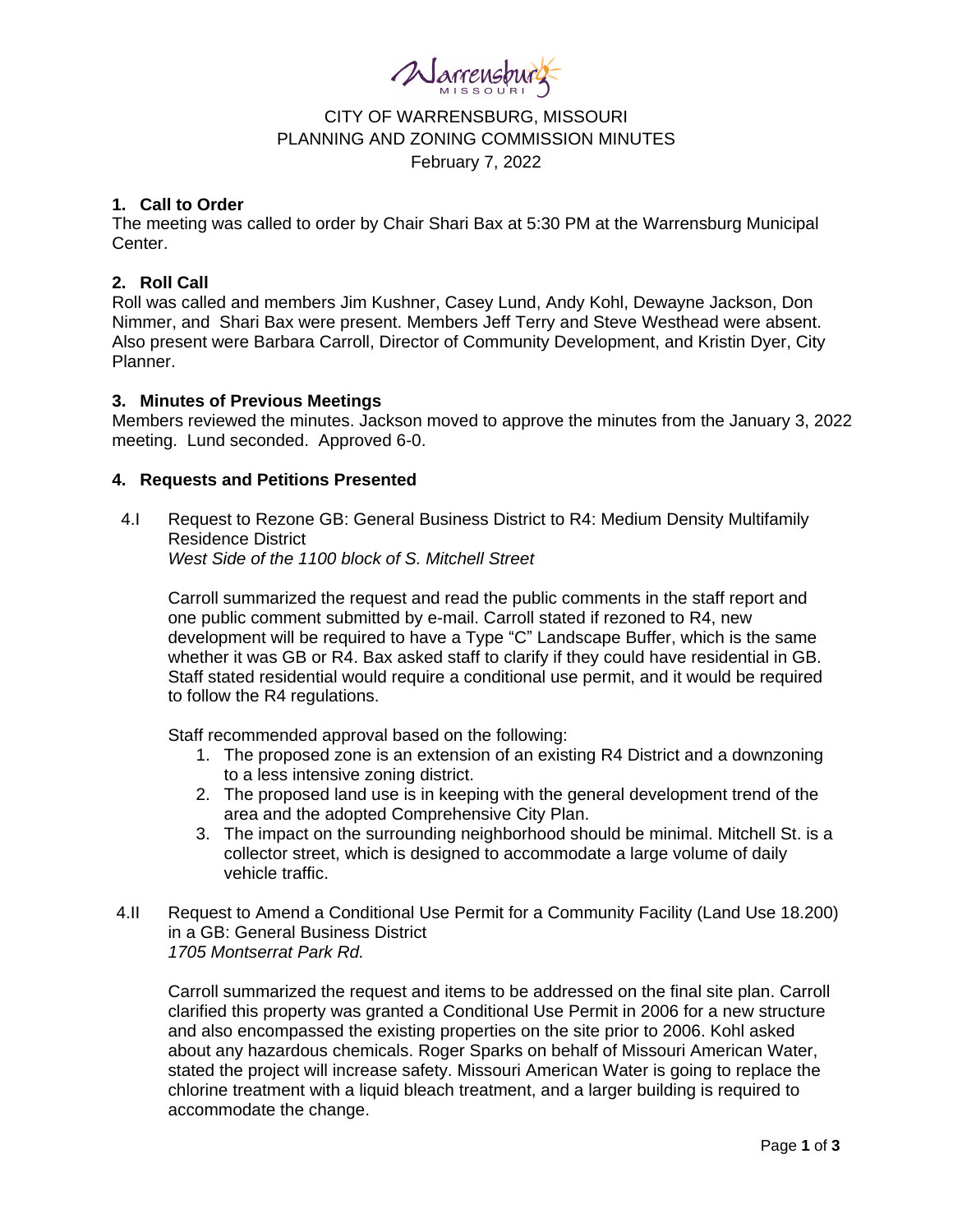Anita Love, 1012 Deer Run, stated she signed the wrong piece of paper for public comment. She wanted to speak on behalf of the Mitchell St. properties rezoning and wanted to get the facts. She just built her house and is concerned about traffic, noise and landscape/buffer requirements.

Staff recommended approval of the Conditional Use Permit with the condition that staff be given the authority to approve the final site plan and landscape plan.

Staff recommended approval based on the following:

- 1. The proposal is in keeping with the intent of the GB: General Business District of Chapter 27 of the Code of City Ordinances.
- 2. The proposed building is consistent with the existing use of the property and is of a size that it should not dominate the site.
- 3. The property is adjacent to Montserrat Park Road, which is designated as a collector street on the adopted Major Street Plan and provides adequate access to the site.
- 4. The proposed chemical treatment building furthers the successful utilization of the existing facility and will house disinfecting chemicals and equipment to provide safe driving water for the Warrensburg community.

### **5. Motions, Resolutions, and Recommendations**

5.I Request to Rezone GB: General Business District to R4: Medium Density Multifamily Residence District *West Side of the 1100 block of S. Mitchell Street*

Jackson moved to the approve the rezoning based on staff recommendations. Kushner seconded. Approved 6-0 on a roll call vote. Bax read the Findings and Recommendations.

5.II Request to Amend a Conditional Use Permit for a Community Facility (Land Use 18.200) in a GB: General Business District *1705 Montserrat Park Rd.*

Lund moved to approve the Conditional User Permit based on staff recommendations with the condition staff be given the authority to approve the final site plan and landscape plan. Jackson seconded. Approved 6-0 on a roll call vote. Bax read the Findings and Recommendations.

5.III Final Plat, Juniper Ridge 4<sup>th</sup> Plat *Mahogany Ct.*

> Carroll summarized the request and stated there was one additional staff condition to the one in the staff report. Carroll stated the ownership may change prior to the plat to be recorded.

Staff recommends approval of the final plat with the conditions listed below:

- 1. Provide engineered soils report prior to applying for the first building permit.
- 2. Show the correct ownership and notary prior to recording.

Lund moved to the approve the final plat based on staff recommendations. Nimmer seconded. Approved 6-0 on a roll call vote. Bax read the Findings and Recommendations.